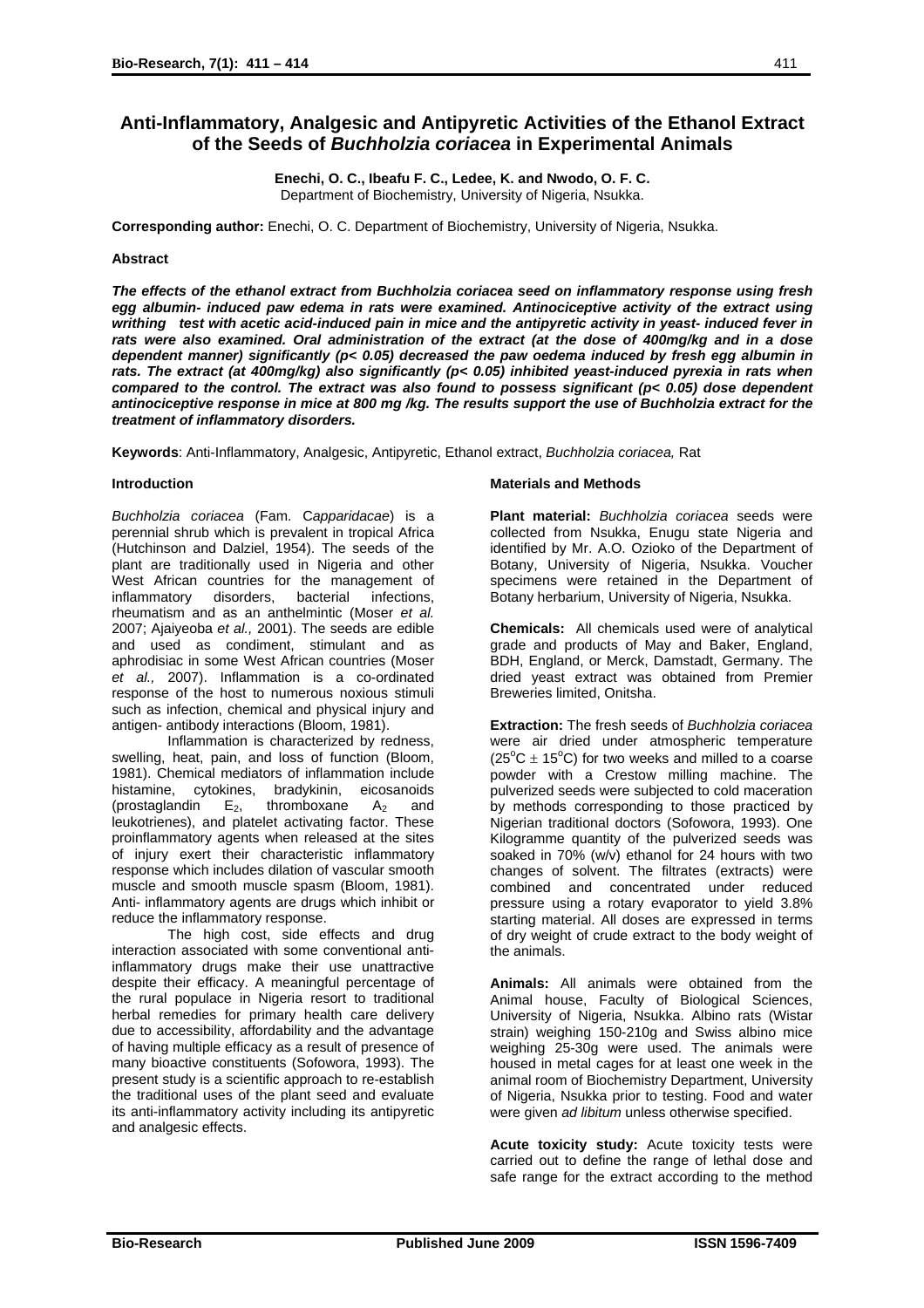of Lorke (1983). Twenty five inbred albino mice of both sexes (26-35g) were randomly divided into 5 groups of 5 animals each. After overnight (18 hours) fast, groups were treated with extract (200, 500, 1000, 2000 4000 mg/kg) or 4 ml/kg water (control group) by oral intubations using a catheter attached to tuberculin syringe. The animals were observed continuously for the first 2 hours for toxic symptoms and up to 24 hours for mortality. Deaths within a period of 24 hours were recorded and the median lethal dose (LD  $_{50}$ ) of the extract was determined.

**Anti-inflammatory activity:** Acute inflammation was produced by injecting a fresh egg albumin (0.1ml of 50% solution) into the plantar surface of rat hind paw according to a modified method of Winter *et al.,* (1962). The test extract (100, 200, and 400 mg/kg) and indomethacin (5 mg/kg orally) as reference agent were administered (p.o.) 30 minutes before fresh egg albumin injection. The paw volume was measured at 0, 1, 2, 3, and 4 hours using the Archimedes principle and the difference in paw volume from the volume at zero hour was taken as a measure of oedema. The average percentage inhibition was then calculated.

**Antinociceptive activity:** To determine the analgesic activity of the ethanol extract, the writhing test was carried out according to the method described by Koster *et al,* (1959). Normal saline (3ml/kg), aspirin (200mg/kg), three scalar amounts (200, 400 and 800 mg/kg) of the extracts were respectively administered (p.o.) to 5 groups of 5 rats each. Thirty minutes afterwards, 0.6% acetic acid (10ml/kg) was intraperitoneally injected into each animal. The number of writings and stretching was counted over a 20 minutes period.

**Antipyretic activity:** The antipyretic activity of ethanol extract of *Buchholzia coriacea* seeds in rats which were made hyperpyretic by injection of 50% suspension of brewer's yeast was investigated by a combination of the methods described by Chattejee *et al.,* (1983) and Kesersky *et al* (1973). The test was carried out in an air -conditioned room (25-<sup>0</sup>C and 50% humidity). The animals were kept in the room for 18 hours to acclimatize them before starting the experiment. Feed and water were withheld overnight and until the test was completed. Three rectal measurements, the average of which form the basal temperatures were taken in each rat at 30 minutes intervals before the injection of pyrogen.

Pyrexia was induced in albino rats each by subcutaneous injection of 50% dried brewer's yeast suspension in 0.9% NaCl (1ml/100g bodyweight). Initial rectal temperature was recorded. After 18 hours, animals that showed an increase of 0.3-  $0.5^0$ C in rectal temperature were selected. The extract (200, and 400 mg/kg) was administered to two groups. The control group received 0.3ml normal saline. Paracetamol (administered orally, 100mg/kg by gastric intubations) was used as reference drug. Rectal temperature was measured by Ellab themistor thermometer 1 and 2 hours after extract/ reference drug administration.

**Statistical analysis:** The results and data obtained in this study were evaluated using the one- way analysis of variance (ANOVA) test between two mean groups; control and test groups, followed by student's t- test. Significant levels were at p< 0.05.

# **Results**

Acute toxicity: The LD<sub>50</sub> of the extract was found to be 1445.4 mg/kg body weight. All doses used in this study were chosen to exclude the lethal dose and were adjudged to be within the safe range.

Table 1 shows that when compared to the control group, the standard non-steroidal antiinflammatory drug, indomethacin reduced the oedemagenic effect of the egg albumin slightly (from 0.73  $\pm$ 0.05 ml to 0.53  $\pm$  0.05 ml) after 1 hour but reduced greatly and significantly (P< 0.05) after 4 hours from  $0.43 + 0.12$ ml to  $0.20 + 0.07$ ml. The table shows further that the extract inhibited the paw volume increases in concentration related manner. Like indomethacin, the extract was more active against the later stage of the increase (after 4 hours) than the earlier stage. The effects of the extract at 400mg/kg compare well with those of indomethacin at 5mg/kg.

Using writhing induced by acetic acid treatment as an index of nociceptive response, it is evident in Table 2 that both aspirin (at 200mg/kg) and the extract (at 800mg/kg) exerted comparable levels of inhibition of this response. Relative to controls that received normal saline treatment, the effect of the extract was dose related and statistically significant (P< 0.05).

Pyrexia was induced experimentally in all the rats with yeast. In control animals treated with normal saline, the temperature increased and peaked after 19 hours (1 hour after treatment) and decreased by only  $0.5^{\circ}$ C after 20 hours (2 hours after treatment). In paracetamol treated animals, the temperature began reducing by.4°C at the 19<sup>th hour</sup> (1 hour after treatment) and at the 20th hour (2 hours after treatment) the reduction was remarkable  $(1.4^{\circ}$ C) Two hours after treatment the extract reduced the temperature increases observed at the 18th hour by  $0.6^{\circ}$ C for 200mg /kg treated group and by 0.9°C for 400mg/kg treated group

### **Discussion**

The  $LD_{50}$  value of 1445.4 reveals that all treatments given below 100mg/kg are within the safety range. The does 100 – 800 mg/kg were therefore considered sub-acute.

The observation in Table 1 showing that *Buchholzia* extract inhibited oedema formation induced with egg album in rat paws in a concentration related manner and significantly indicated that the extract exhibited antiinflammatory effect. Like the standard antiinflammatory drug, indomethacin, it suppressed the later phase (after 4 hours) of paw volume increase significantly (P< 0.05). The extract at 400 mg/kg produced an inhibition (58.84%) close to that of indomethacin (53.49%) at 5mg/kg. The paw edema model is a standard method used for evaluation of anti-inflammatory activity of anti-inflammatory,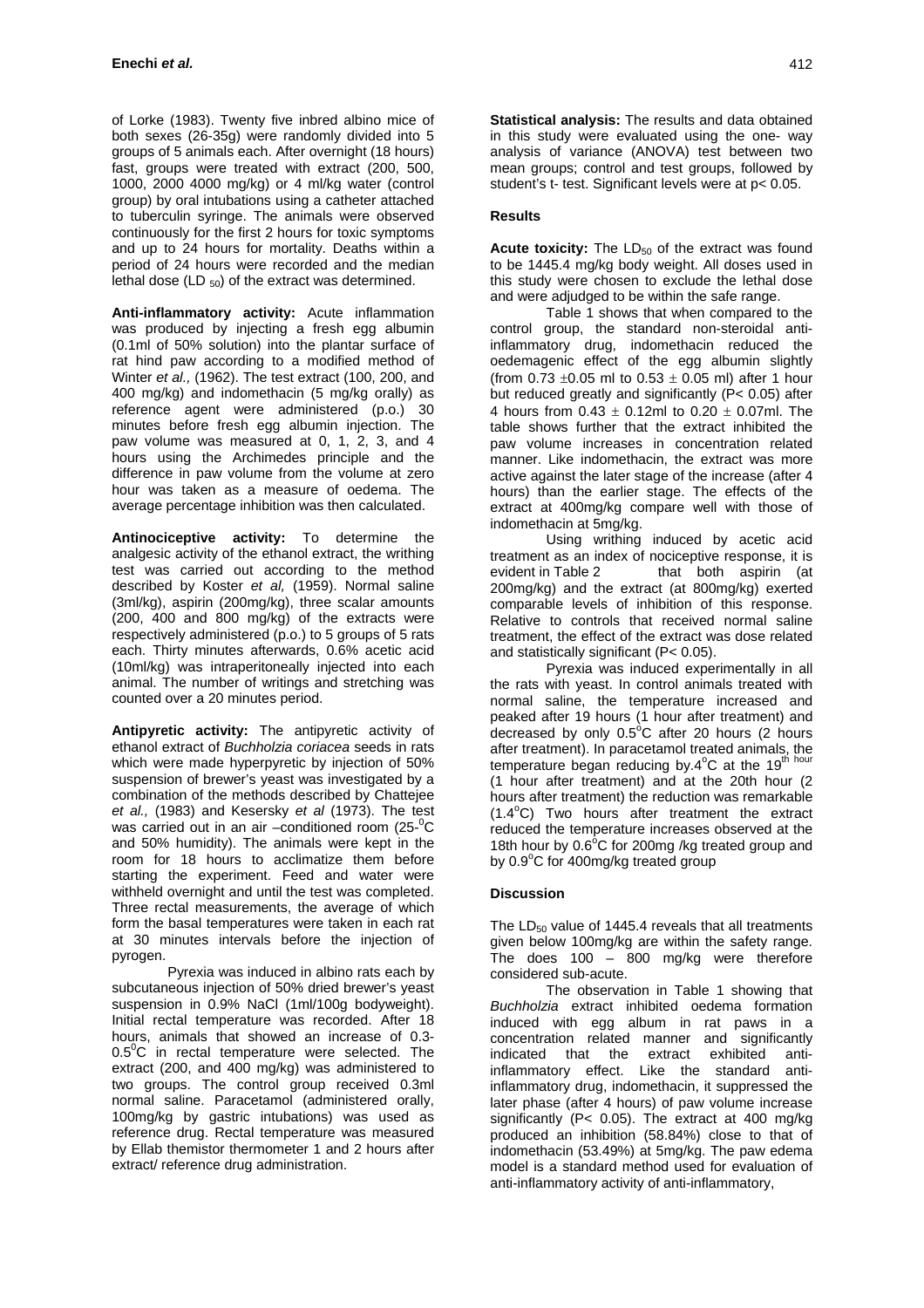| rable T. Lifect of <i>Duchfloizia</i> seed extract on egg abunnin- muuceu fat paw oedenia |                |                                                  |                                                     |                                                        |                                                        |                                                                        |  |  |  |
|-------------------------------------------------------------------------------------------|----------------|--------------------------------------------------|-----------------------------------------------------|--------------------------------------------------------|--------------------------------------------------------|------------------------------------------------------------------------|--|--|--|
| <b>Treatment groups</b>                                                                   |                | Mean change in<br>paw volume<br>after1hour (ml). | Mean change in paw<br>volume after 2<br>hours (ml). | Mean change in<br>paw volume<br>after<br>3 hours (ml). | Mean change<br>in paw<br>volume after<br>4 hours (ml). | % oedema<br>inhibition<br>relative to the<br>control after 4<br>hours. |  |  |  |
|                                                                                           | Control        |                                                  |                                                     |                                                        |                                                        |                                                                        |  |  |  |
|                                                                                           | (tween 80)     | $0.73 + 0.05$                                    | $0.63 \pm 0.05$                                     | $0.53 + 0.05$                                          | $0.43 + 0.12$                                          |                                                                        |  |  |  |
| $\mathbf{2}$                                                                              | Indomethacin   |                                                  |                                                     |                                                        |                                                        |                                                                        |  |  |  |
|                                                                                           | (5mg/kg)       | $0.53 + 0.05$                                    | $0.32 + 0.05$                                       | $0.25 \pm 0.05$                                        | $0.20 + 0.07$                                          | 53.49%                                                                 |  |  |  |
| 3                                                                                         | <b>Extract</b> |                                                  |                                                     |                                                        |                                                        |                                                                        |  |  |  |
|                                                                                           | (100mg/kg)     | $0.62 + 0.05$                                    | $0.53 + 0.05$                                       | $0.35 + 0.17$                                          | $0.27 + 0.05$                                          | 37.72%                                                                 |  |  |  |
| 4                                                                                         | <b>Extract</b> |                                                  |                                                     |                                                        |                                                        |                                                                        |  |  |  |
|                                                                                           | (200mg/kg)     | $0.58 + 0.08$                                    | $0.50 \pm 0.10$                                     | $0.34 + 0.05$                                          | $0.24 + 0.05$                                          | 44.19%                                                                 |  |  |  |
| 5                                                                                         | <b>Extract</b> |                                                  |                                                     |                                                        |                                                        |                                                                        |  |  |  |
|                                                                                           | (400mg/kg)     | $0.53 + 0.05$                                    | $0.46 \pm 0.05$                                     | $0.31 \pm 0.10$                                        | $0.22 + 0.04$                                          | 58.84%                                                                 |  |  |  |
|                                                                                           |                |                                                  |                                                     |                                                        |                                                        |                                                                        |  |  |  |

# **Table 1: Effect of** *Buchholzia* **seed extract on egg albumin- induced rat paw oedema**

*Each value represents the mean*  $\pm$ *S.D.* ( $n=5$ )  $P<0.05$  compared with the control group (student's t-test).

**Table 2: Effect of ethanol extract of** *Buchholzia coriacea* **seed and aspirin on nociceptive response induced by acetic acid in mice** 

| <b>Drug Treatment</b> | No of Writhings (Counts/20mins) | % Analgesic activity |  |  |
|-----------------------|---------------------------------|----------------------|--|--|
| Normal saline         | $61.40 + 5.40$                  |                      |  |  |
| Extract (400mg/kg)    | 54.20±4.90                      | 11.73%               |  |  |
| Extract (800mg/kg)    | 24.60 ± 4.33                    | 59.94%               |  |  |
| Aspirin (200mg/kg)    | $24.80 + 3.96$                  | 59.70%               |  |  |

*Each value (no of writhings) represents mean*  $\pm$  *S.D. (n =5); \* P <0.05 compared to the control group (student's t- test).* 

**Table 3: Effect of ethanol extract of** *Buchholzia coriacea* **seed extract and paracetamol (100mg/kg) on brewer's yeast-induced pyrexia in rats** 

| <b>Drug treatment</b>   | <b>Dose</b> | Rectal temperature ( <sup>°</sup> C) |                |                        |                |  |
|-------------------------|-------------|--------------------------------------|----------------|------------------------|----------------|--|
|                         |             | <b>Before Treatment</b>              |                | <b>After Treatment</b> |                |  |
|                         |             | 0h                                   | 18h            | 1h                     | 2h             |  |
| Control (normal saline) | 5ml/kg      | $36.6 \pm 0.2$                       | $37.5 + 0.3$   | $37.9 \pm 0.5$         | $37.4 + 0.1$   |  |
| <b>Extract</b>          | 200mg/kg    | $36.3 \pm 0.7$                       | $37.2 + 0.1$   | $37.0 + 0.1$           | $36.6 + 0.2$   |  |
| <b>Extract</b>          | 400mg/kg    | $36.6 \pm 0.1$                       | $37. +0.2$     | $37.3 + 0.1$           | $36.8 \pm 0.8$ |  |
| Paracetamol             | 100mg/kg    | $36.2 \pm 0.7$                       | $37.7 \pm 0.9$ | $37.1 \pm 0.1$         | $36.3 \pm 0.5$ |  |

*Each value (rectal temperature) represents the mean rectal temperature*  $^{\circ}$ *C)*  $\pm$ S.D. (n=5) \*P< 0.05, compared with the control *(student's t-test).* 

agents including several chemical mediators of inflammation such as prostaglandins, serotonin histamine and bradykinin (Vinegar *et al*., 1987; Winter *et al*, 1962; Dananukar *et al.,* 2000).

In Table 2 where the plant extract (at 800mg/kg b.w) caused a significant (P< 0.05) suppression of nociceptive response (59.94% inhibition of acetic acid induced writhing response) in mice when compared to the control, the result showed that the extract possessed analgesic property. The result compared well with that of the reference analgesic drug, aspirin (at 200 mg/kg b.w.), which produced similar protective effects (59.70% inhibition) towards the acetic acid induced pain in mice. The writhing test is generally used for screening of antinociceptive effects (Koster *et al.,* 1959). Antinociceptive action could be due to inhibition of sensory receptor stimulation or due to anti-inflammatory action (Dubuission and Dennis, 1977). The analgesic action of aspirin (a reference drug in this study) on inflammation is due to the inhibition of prostaglandin synthesis via cyclooxygenase activity (Vane, 1987). In the present study, the ethanol extract of *Buchholzia coriacea* may have exerted its analgesic activity by inhibition of some inflammatory mechanisms.

In evaluating the antipyretic effect of *Buchholzia coriacea* seed extract at (200 and 400 mg/kg), it was found that the extract (at 400 mg/kg) decreased significantly (P< 0.05) the temperature elevations induced experimentally with yeast. The result obtained with the extract was comparable to that of the reference antipyretic drug, paracetamol (100mg/kg) and at these concentrations; both agents nearly normalized the temperature.

The yeast-induced fever in experimental animals is a well-established model for assessing antipyretic effect and it has been used in a number of studies (Kesersky *et al.*, 1973; Chatterjee *et al.,* 1983; Lakshman *et al.*, 2006,). The antipyretic effects obtained here with paracetamol were comparable to those obtained in previous studies (Lakshman *et al.,* 2006) it is interesting to note that while the groups of animals treated with the drugs showed marked reduction in fever, the control did not show any observable reduction in pyrexia. The effect the antipyretic agents had was a lowering of the raised body temperature. In fever, the hypothalamus temperature controlling mechanism is set at a higher level than that at which the body temperature is usually maintained, and antipyretic drugs in general reset the central mechanism at a lower temperature. Calcium ions have been implicated in this mechanism (Cooper, 1987). Generally, non-steroideal anti-inflammatory drugs exert analgesic, antipyretic and anti-inflammatory activities by inhibition of prostaglandin synthesis via cyclo-oxygenase activity (Vane, 1987). The present